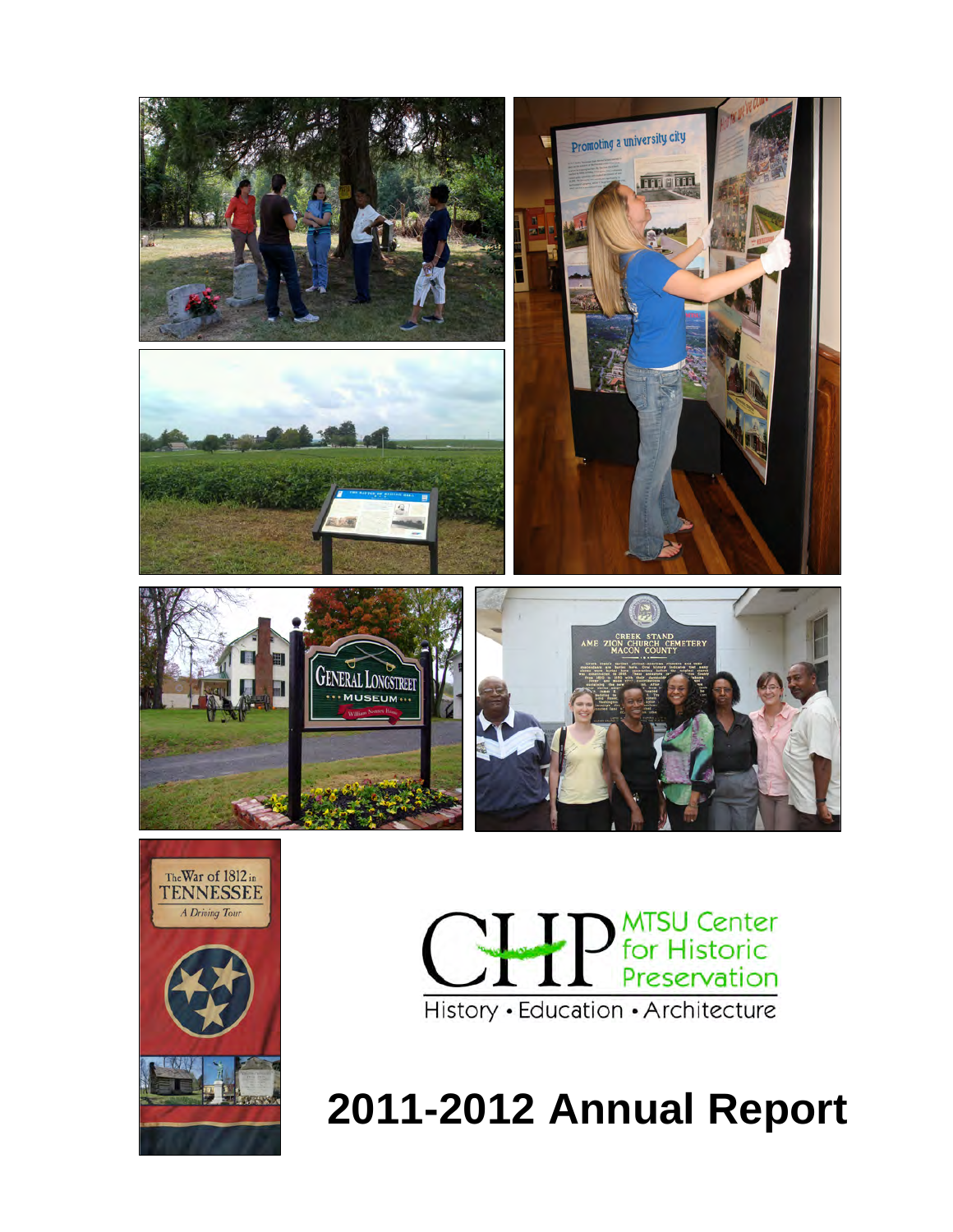**Photos:** (clockwise from top right) Graduate assistant Sara Beth Gideon assembles Murfreesboro postcard exhibit at Heritage Center; Center projects coordinator Elizabeth Humphreys and graduate assistant Cassie Bennett with community members at Creek Stand AME Zion Church Cemetery in Macon Co, Alabama; General Longstreet Museum in Hamblen Co; Tennessee Civil War Trails marker at Rippavilla in Maury Co; and Cassie Bennett, Center programs manager Anne-Leslie Owens, and graduate assistant Leigh Ann Gardner meet with community members at Ransom Cemetery in Carroll Co.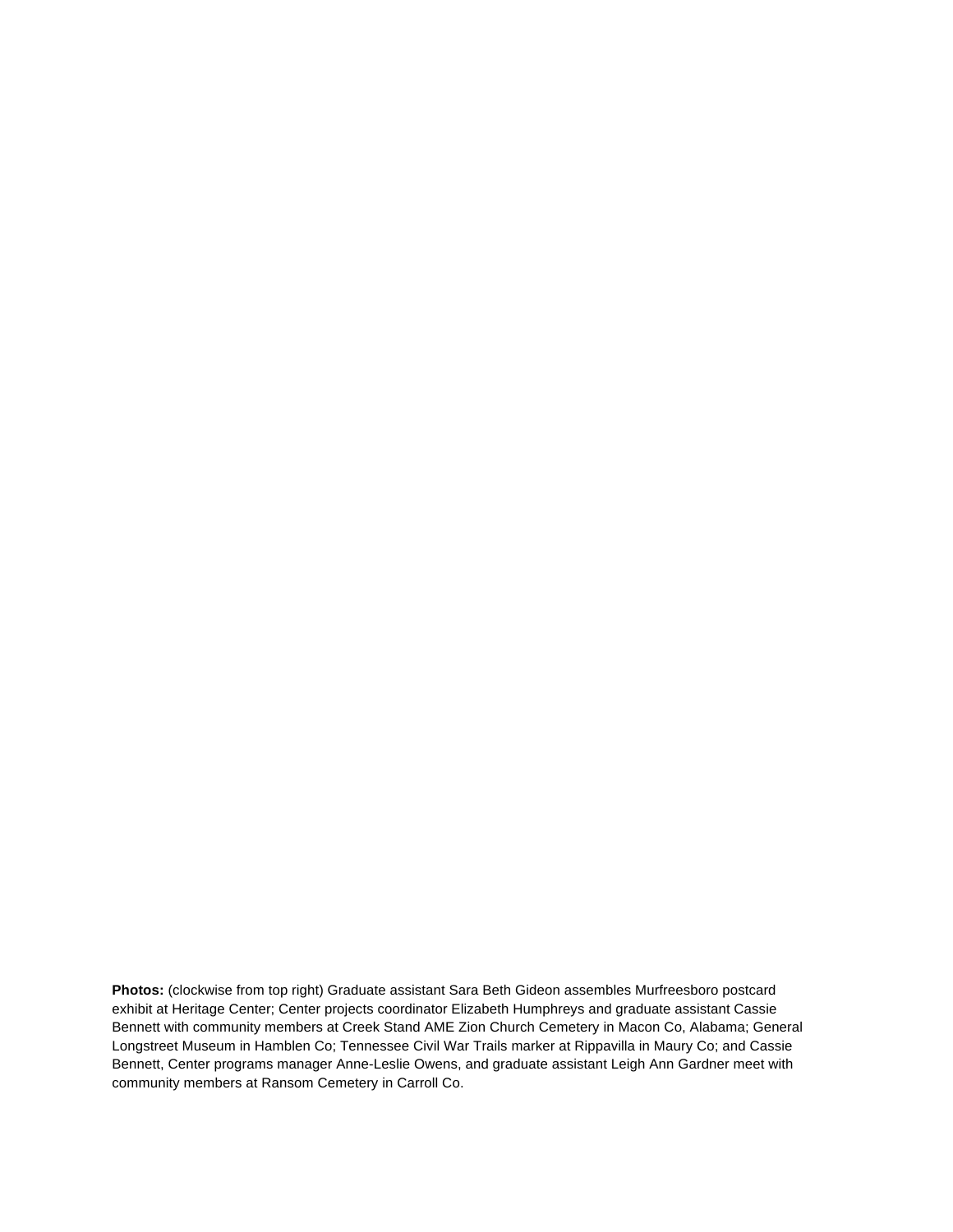# **Origins and Background**

The Center for Historic Preservation at Middle Tennessee State University (MTSU) was established in 1984 as the university's first Center of Excellence and one of the nine original centers at the Tennessee Board of Regents universities. In 1989, the Center received accomplished center status and in 1991 it became a full-time research and public service institute while continuing to shape MTSU academic programs by supporting and directing undergraduate and graduate students in research and experiential learning opportunities. In 2001, it became the administrator of the Tennessee Civil War National Heritage Area (Heritage Area), a partnership unit of the National Park Service. Heritage Area staff and projects work seamlessly with proven Center initiatives to substantially enhance the effectiveness of statewide Civil War preservation and heritage tourism programs. In 2008, the Center took on the Tennessee administration of Teaching with Primary Sources, a program of the Library of Congress, which has impacted K-12, college, and museum educators.

### **Goals and Mission**

The Center for Historic Preservation strives to be a national leader in heritage development--the identification, research, preservation, interpretation, and promotion--of our historic environment. To contribute to MTSU's and TBR/THEC's commitment to student learning, community engagement, and research excellence, the Center provides:

- Academic Leadership that is research-grounded and student-focused
- Heritage Projects that are partnership-based and community-centered
- Heritage Tourism opportunities at the local and state levels



Center projects coordinator Elizabeth Humphreys leads a graduate student team in fieldwork in Rosemark, TN (Shelby Co).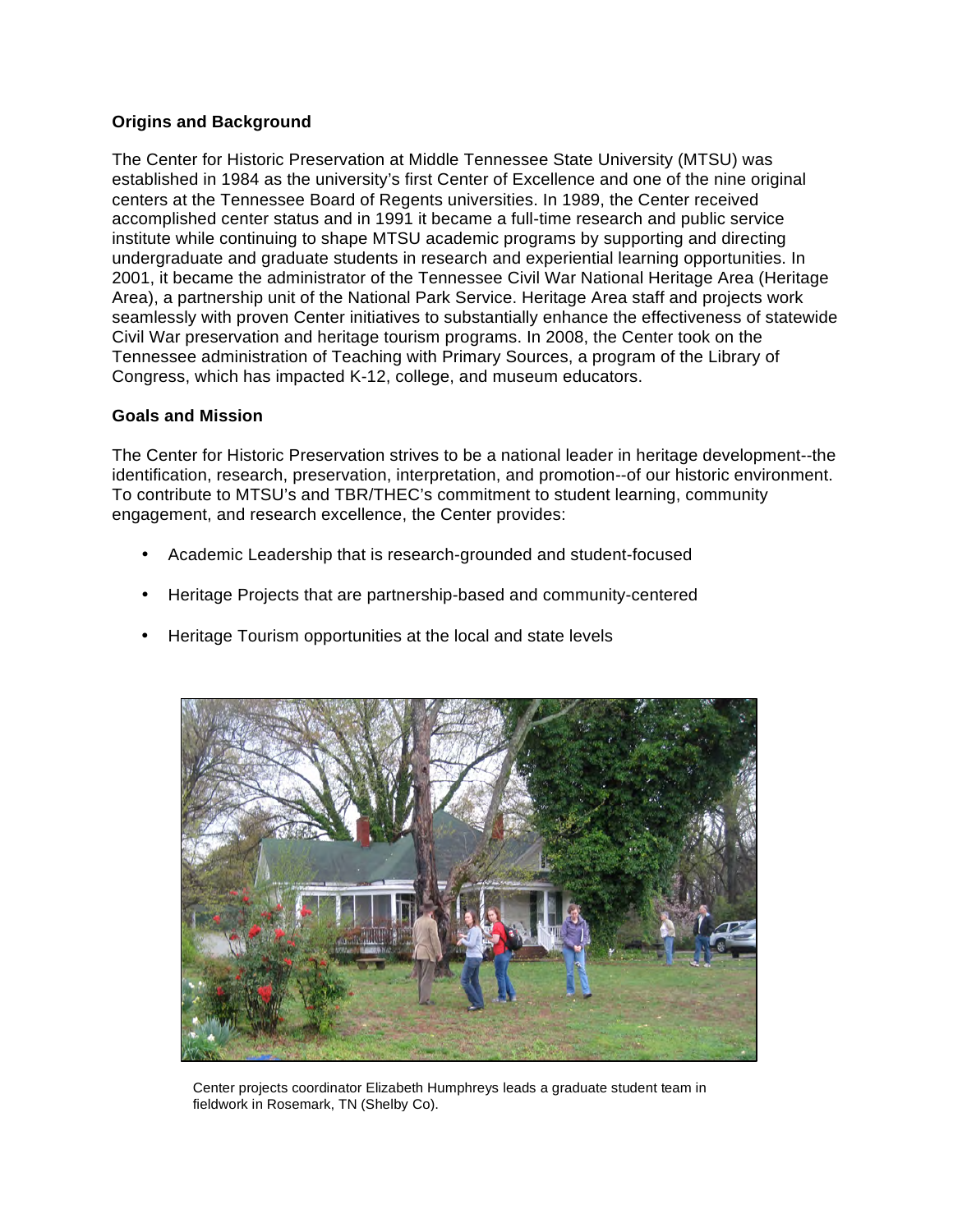# **Academic Leadership**

A leader in graduate education at MTSU for a generation, the Center for Historic Preservation provides critical infrastructure for the Ph.D. in Public History and the M.A. program.

- Resources and funding support 7-8 PhD students and 12-14 M.A. students.
- Faculty currently direct 11 PhD students as dissertation committee chair.
- Faculty currently direct 9 MA students as thesis committee chair.
- Faculty annually teach four graduate seminars plus specialized research projects.
- Center research and projects involve students at all levels.
- Center director taught University of Virginia's Southern History and Material Culture graduate seminar at the Museum of Early Southern Decorative Arts at Old Salem, NC, to extend Center's professional networks and recruitment.
- Center professional network and staff directly assist recruitment, placement, and professional development of graduate students.



#### **2011-12 Ph.D. Graduate Assistants and Fellows**

Amber Clawson, College of Charleston Jane Davis, University of Tennessee Kristen Baldwin Deathridge, Redding University (UK) Rebecca Duke, Jacksonville State University Jessica French, Long Island University Abby Gautreau, Oxford University (UK) Katie O'Bryan, Middle Tennessee State University Sade Turnipseed, Golden Gate University Susan Knowles, Vanderbilt University, MTSU (Fellow)

**2011-12 M.A. Graduate Assistants:** Ashley Armstrong, University of Alabama Jessica Bandel, Austin Peay State University Cassie Bennett, S.F. Austin State University Leigh Ann Gardner, Mississippi Univ. for Women Sara Beth Gideon, MTSU Savannah Grandey, MTSU Allison Hoskins, Trevecca University Amy Kostine, LeMoyne University (NY) Jeff McRiffey, MTSU Katie Randall, Univ. of Alabama, Birmingham David Sprouse, MTSU Julie Warwick, Austin Peay State University Jessica White, MTSU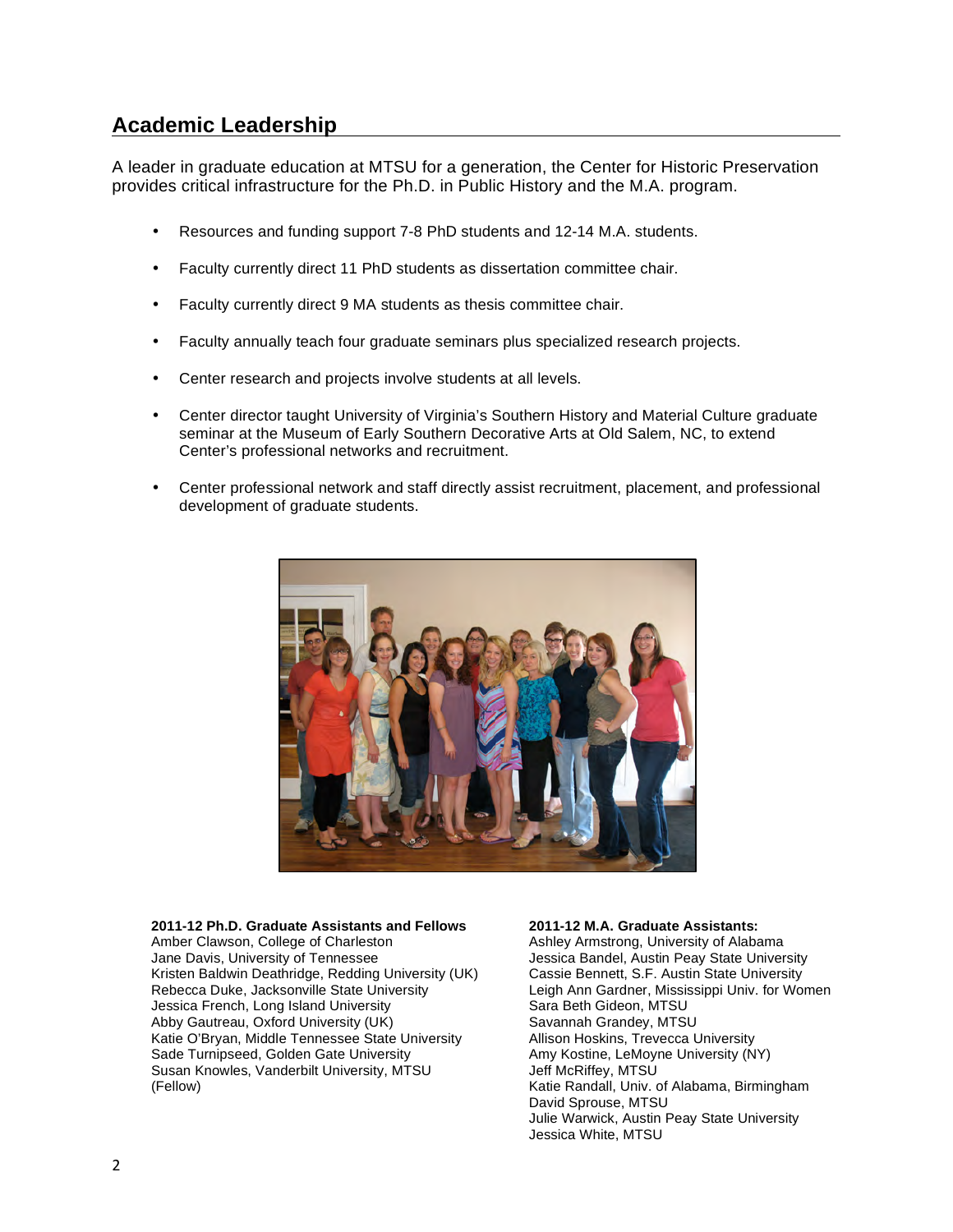The Center's research culture is rich and varied. All faculty, staff, and graduate students are expected to be active scholars, both independently and collaboratively on multiple projects.

- Editorial team for *Tennessee Encyclopedia of History and Culture*, an online publication of the University of Tennessee Press and the Tennessee Historical Society.
- *Tennessee and the Civil War: An Anthology* by Dr. Carroll Van West published by TN Historical Society
- *The Civil War in Appalachia: An Anthology* by Dr. Spurgeon King published by TN Historical Society
- Shades of Gray and Blue website (civilwarshades.org) goes public as a partnership with Vanderbilt University Libraries and the MTSU Walker Library.
- Dr. Antoinette van Zelm presented new research at the 9<sup>th</sup> Southern Conference on Women's History in Fort Worth, TX, and at the Society of Civil War Historians conference, in Lexington, KY.
- Anne-Leslie Owens spoke on "Rosenwald Schools as Heritage Partnerships in Tennessee" at the National Rosenwald School Conference at Tuskegee University.
- Center faculty peer reviewed book manuscripts for possible publication for the university presses of Georgia Press, Kentucky, Kent State, and Tennessee.
- Dr. Stacey Graham published a chapter on "The Transmission of North African Texts to Europe" in the book *Medieval Manuscripts, Their Makers and Users*.
- Caneta Hankins presented research on the Rogan Family and House at the Ulster American Folk Park in County Tyrone, Northern Ireland.

A valuable partnership with the educational outreach program of the Library of Congress allows the Center to extend its research and education expertise to teachers across Tennessee. Teaching with Primary Sources Across Tennessee is an affiliate program of the Library of Congress led by Dr. Stacey Graham, education specialist Kira Duke, and Dr. Antoinette van Zelm who work with graduate assistant Ashley Armstrong to conduct multiple teacher workshops throughout the state, maintain a program website, publish teacher lesson plans and learning activities, and offer distance learning opportunities through MTSU's webcast series. Dr. Van West serves on the Library of Congress' program advisory board.



The Shades of Gray and Blue website explores the daily life of Civil War Tennessee.



Polk Clark High School Alumni Association (Gibson County) with Center programs manager Anne-Leslie Owens at National Rosenwald School Conference at Tuskegee University.



Teaching with Primary Sources Across Tennessee War of 1812 workshop, part of Tennessee War of 1812 Symposium events in Nashville.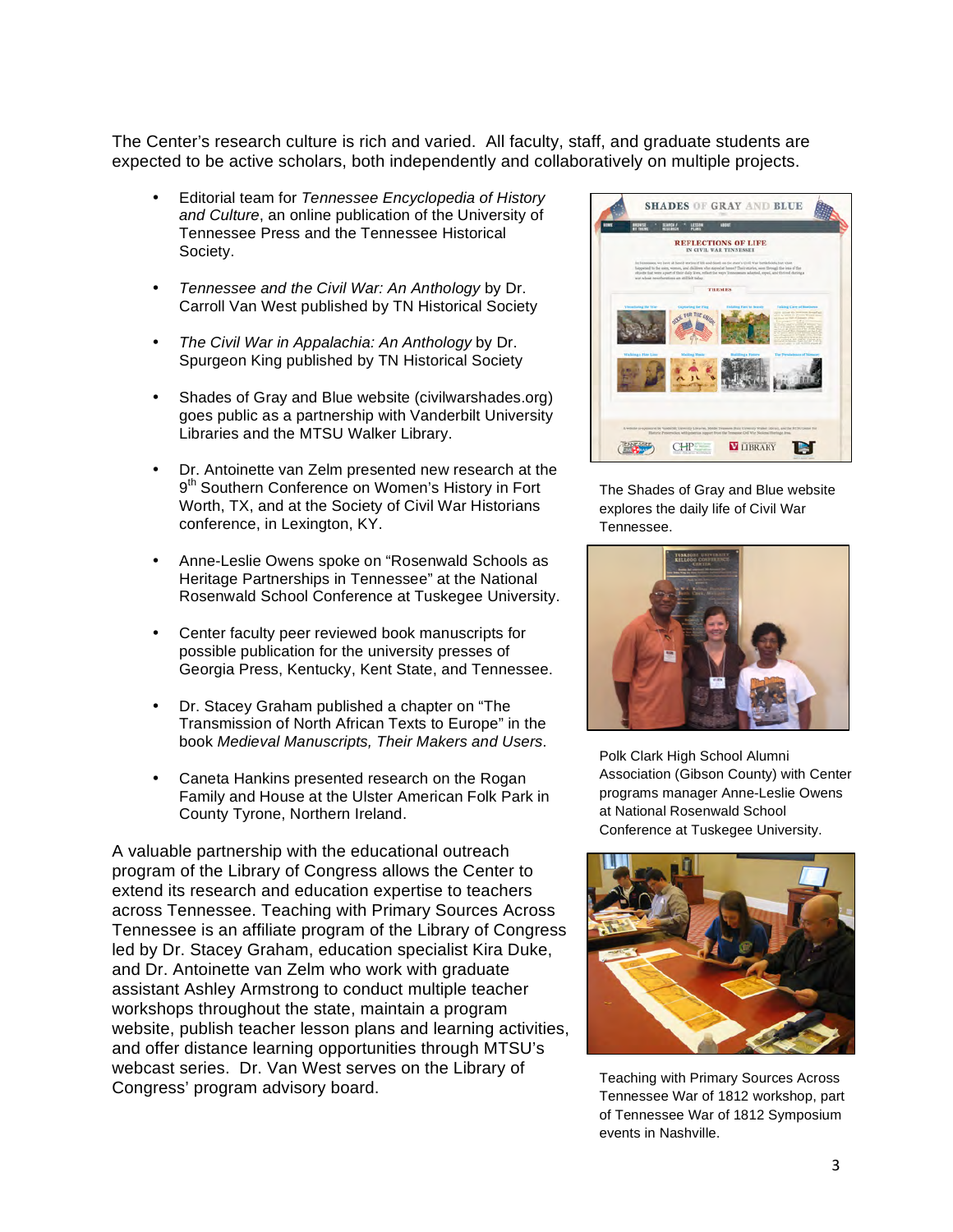# **Heritage Projects**

The Center strives to assist property owners, groups and officials to identify and use their heritage assets for community and institutional development, often through the strategies of adaptive reuse and heritage tourism. Each project gives MTSU students practical on-the-job training and resume-building experiences.

- For the Tennessee Historical Commission, historic structure reports were prepared for Sabine Hill (Carter County), Tipton-Haynes House (Washington County), and Hawthorne Hill (Sumner County).
- For the Tennessee Preservation Trust and the National Trust for Historic Preservation, the Center's Anne-Leslie Owens served as contract manager for a muchneeded restoration of the Durham's Chapel Rosenwald School (Sumner County) with \$40,000 from the Lowe's Charitable and Educational Foundation. Paul Hoffman, Center M.A. student, served as the project manager.
- Led by projects coordinator Elizabeth Humphreys working with property owners, the Center worked to nominate the Polk-Clark School (Gibson County), Oak Hill Farm (Tipton County), Washington-Miller House (Maury County), Allendale Farm (Montgomery County) and American Baptist College (Davidson County) to the National Register of Historic Places.
- For Alabama Historical Commission, the Center prepared the Skyline Farms (Jackson County) National Register of Historic Places multiple property nomination and listed the Five Points historic district and Maple Hill Cemetery in Huntsville to the National Register.
- The Tennessee Century Farms program, led by assistant director Caneta Hankins, now contains nearly 1500 certified Century Farms, with each of the 95 counties represented. The Center-supported Tennessee Farmland Legacy Partnership (TFLP) received the 2011 Governor's Environmental Stewardship Award at ceremonies at the Tennessee Department of Agriculture.
- Led by preservation specialist Michael T. Gavin and Drs. Van West and Spurgeon King, the Center's Tennessee Civil War National Heritage Area provided guidance and assistance to Civil War sites across Tennessee, such as the Eastern Flank Battlefield of Franklin (Williamson County), the Douglass-Clark House (Sumner County), the Doe Creek School (Henderson County), Port Royal State Park (Robertson County).



Sabine Hill (Carter Co), a state-owned historic site, was the focus of a historic structures report.



Walter L. and Sarah Jordan are owners of the Willow Run Century Farm (Williamson Co).



Heritage Area's preservation specialist Michael Gavin advises on the restoration of Dunbar's Keeton Store (Decatur Co).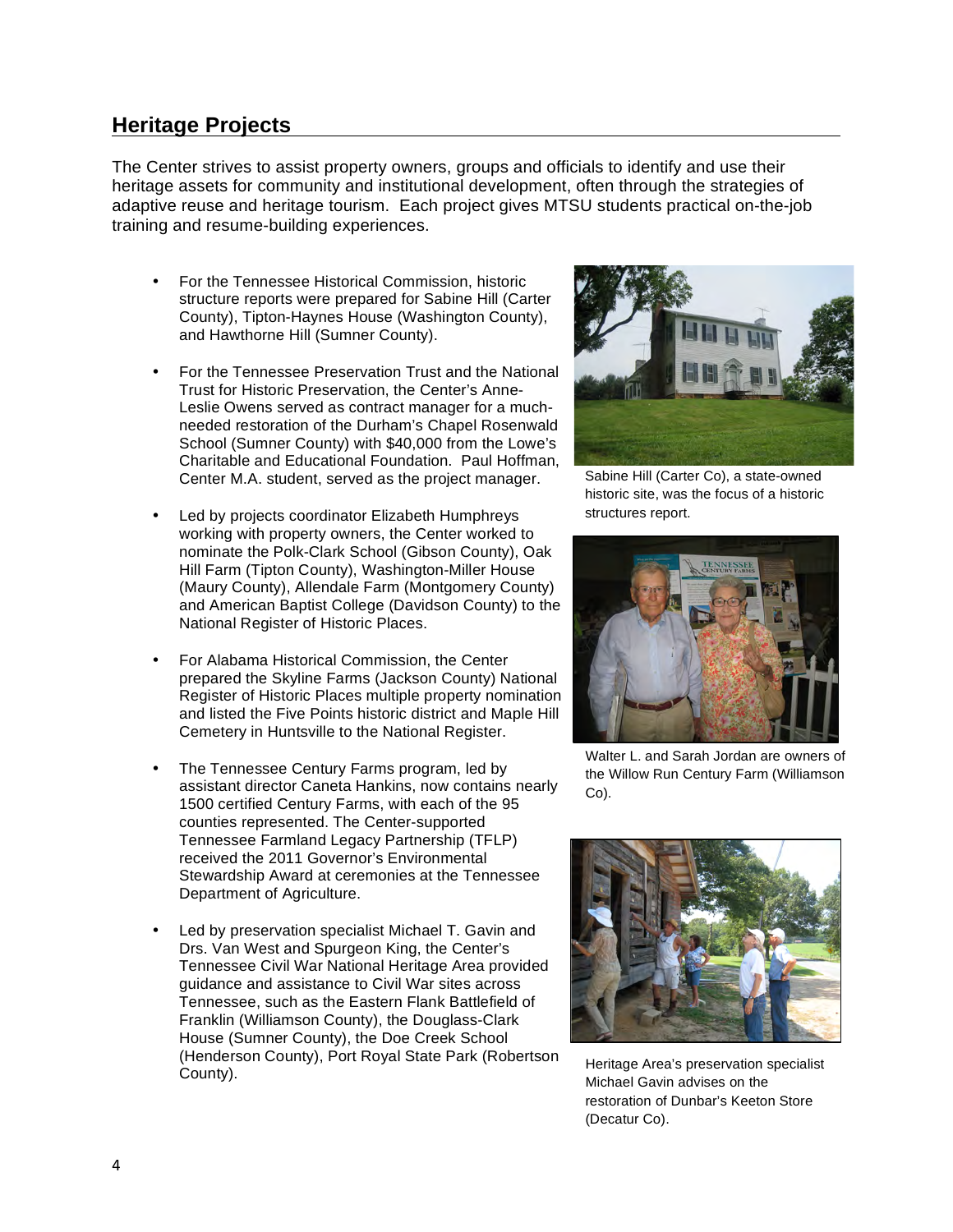- The Heritage Area worked with Lakeway Civil War Preservation Association to open the Longstreet Headquarters Museum in Russellville (Hamblen County).
- Exhibit projects also embraced the Murfreesboro Bicentennial at the Heritage Center of Murfreesboro and Rutherford County, which also hosted various Center-sponsored bicentennial lectures throughout the city's  $200<sup>th</sup>$  birthday celebration.

# **Heritage Tourism**

The Center for Historic Preservation works in close alliance with the Tennessee Department of Tourist Development and its Commissioner Susan Whitaker to assist statewide efforts of building and extending's state's tourism industry.

The 2011-12 Tennessee Tourism Roadmap, produced by the Department of Tourist Development, acknowledges that the "unique partnership" between Tourist Development and the Center "continues to position Tennessee as a nationally recognized leader in cultural and historical travel." As the report emphasizes, "Tennessee visitors are twice as likely than the U.S. average to visit a historic site during their trip."

- The Center-managed Tennessee Civil War National Heritage Area is a foundation for the state's Civil War sesquicentennial programming and tourism efforts.
- The Heritage Area partnered with the Civil War 150<sup>th</sup> Commission, Tennessee Tourist Development and the National Park Service to produce the 150<sup>th</sup> Commemoration of the Battle of Shiloh at Pickwick Landing State Park in April 2012.
- Heritage Area preservation specialist Michael T. Gavin and Dr. West research, write, and support the individual markers for the Tennessee Civil War Trail program, which now numbers over 230 markers statewide.
- Dr. Van West has worked with Tourist Development and the State Building Commission to produce research and text for a series of permanent Civil War tourism exhibits at the state's interstate welcome centers.
- Through its Tennessee Civil War National Heritage Area program, the Center provides research and technical service to Tourist Development's management of the Tennessee Civil War Sesquicentennial Commission and its award-winning Trails and Byways program.



Tennessee Civil War mobile phone app.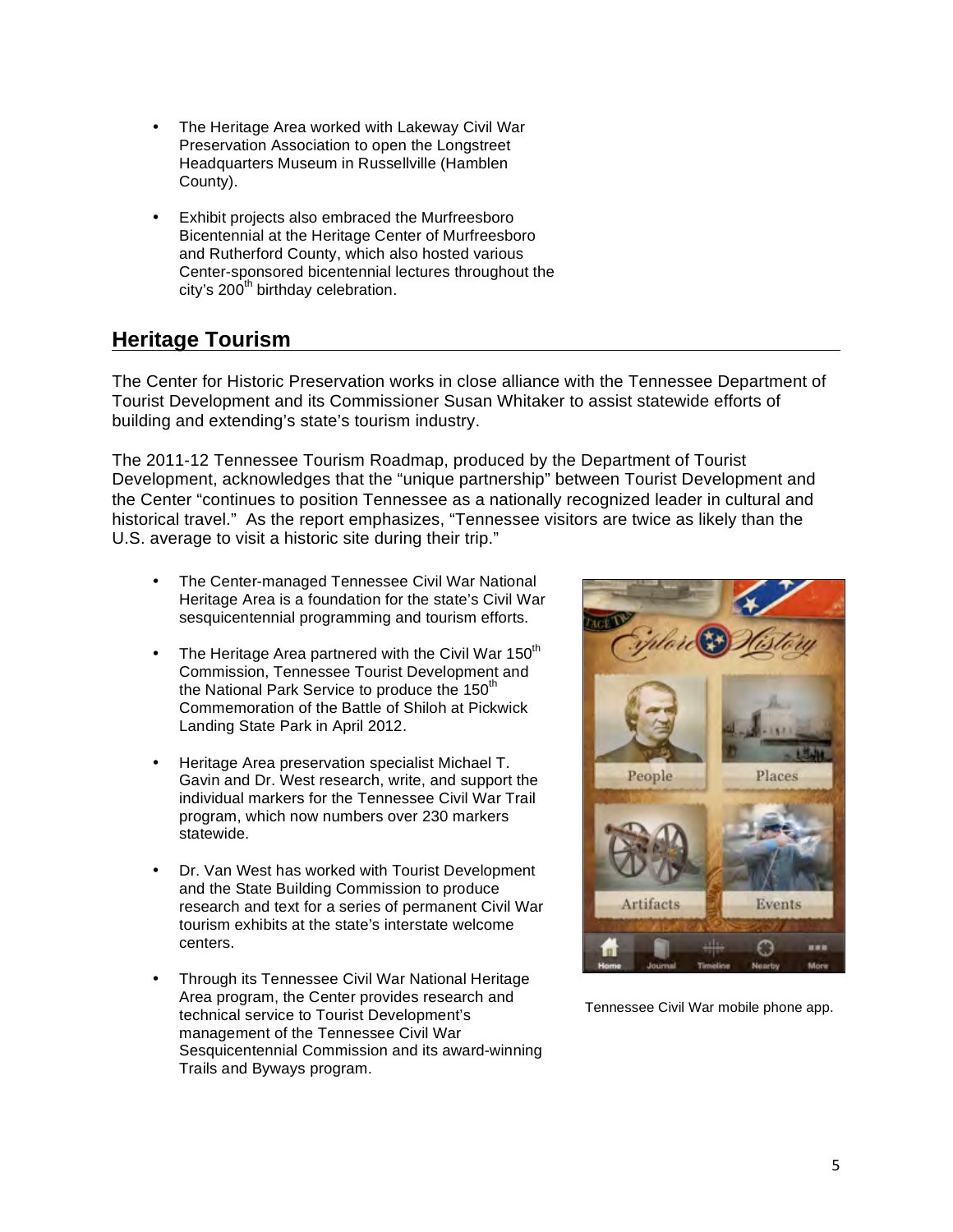- Tennessee Tourism Roundtable awarded Dr. Van West its Wiley Oakley Award for his support and achievement in Tennessee heritage tourism at the Governor's Tourism Conference in Memphis.
- Three M.A. students, Layton Carr, David Calease, and Keith Schlumann, worked with Dr. West and MTSU Creative Services to produce the first statewide educational and tourism guide to Tennessee's War of 1812 story, as part of the commemoration of the War of 1812 bicentennial.
- The Heritage Center of Murfreesboro and Rutherford County, led by Heritage Area staff Jennifer Butt, continues as a key destination for heritage tourism in downtown Murfreesboro and developed a special exhibit on historic Murfreesboro postcards, from the W. Ridley Wills Collection, for the city's bicentennial.
- For Montana Preservation Alliance, Dr. Van West undertook the first field study of the state's heritage assets in almost 30 years, beginning with Southwest Montana.



Center director Dr. Carroll Van West (center) with Gordon T. Belt and Traci Nichols-Belt, MTSU graduates and authors of *Onward Christian Soldiers*, at a bicentennial lecture at the Heritage Center.

### **Faculty and Staff of the Center for Historic Preservation, 2011-2012**

Director: Dr. Carroll Van West Assistant Director: Caneta S. Hankins Research Professor: Dr. Stacey R. Graham Heritage Area Associate Director: Dr. Spurgeon King Programs Manager: Anne-Leslie Owens Heritage Area Preservation Specialist: Michael T. Gavin Projects Coordinator: Elizabeth Moore Humphreys Heritage Area Historian: Dr. Antoinette G. van Zelm Heritage Center Program Assistant: Jennifer Butt Heritage Area Federal Liaison: Laura S. Holder Education Specialist: Kira Duke Executive Aide: Cindy Duke Secretary: Ann Hendrix, Sarah Jane Murray

Center assistant director Caneta S. Hankins in Northern Ireland for her presentation about the Rogan House's relocation from Sumner Co to the Ulster American Folk Park.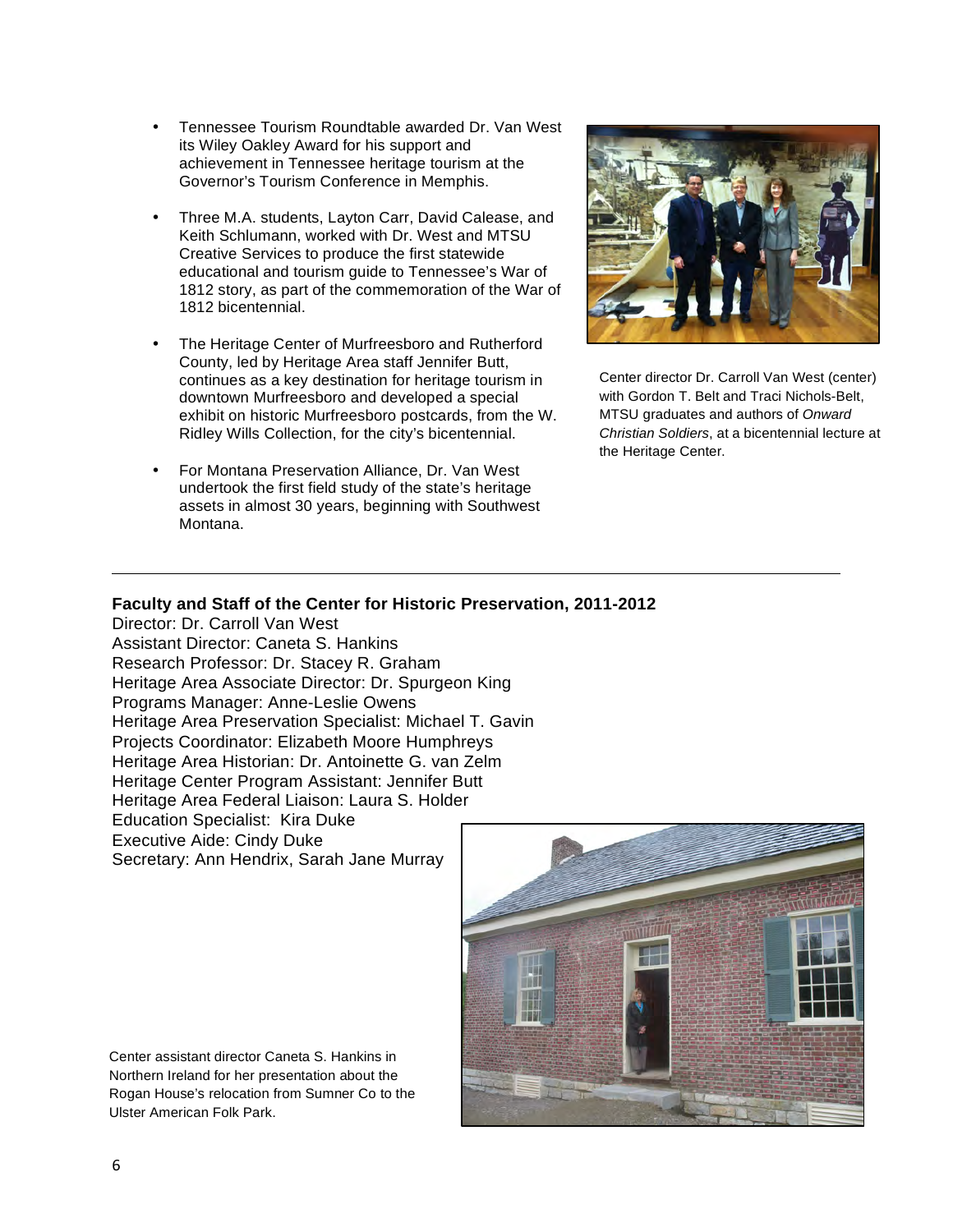# **Benchmarks**

## **Peer-Reviewed Publications**

### Books:

- King, Spurgeon, ed. *The Civil War in Appalachia. Tennessee in the Civil War: The Best of the Tennessee Historical Quarterly*, vol. 2, ed. Carroll Van West. Nashville: The Tennessee Historical Society, 2011.
- West, Carroll Van, editor in chief, and Anne Leslie Owens, associate editor. *Tennessee Encyclopedia of History and Culture*. Electronic website. Knoxville: University of Tennessee Press and Tennessee Historical Society.
- West, Carroll Van, ed. *Tennessee in the Civil War*. Nashville: Tennessee Historical Society, 2011.

#### Chapters:

Graham, Stacey R. "The Transmission of North African Texts to Europe in Late Antiquity" in *Medieval Manuscripts, Their Makers and Uses: A Special Issue of* Viator *in Honor of Richard and Mary Rouse*. Turnhout: Brepols, 2011.

#### Articles:

West, Carroll Van., "The Civil War Across Disciplines." *Teaching with Primary Sources Journal* [Library of Congress], 1(Winter 2012): 2-4.

#### Reviews:

- King, Spurgeon. Book Review Essay: "Confederate Leadership in the West: Towards A New Geostrategic Paradigm." Books Reviewed: Lawrence Lee Hewitt and Arthur W. Bergeron, Jr., *Confederate Generals in the Western Theater: Classic Essays on America's Civil War*. The Western Theater in the Civil War, vol. 1, ed. Gary D. Joiner. Knoxville: The University of Tennessee Press, 2010; Lawrence Lee Hewitt and Arthur W. Bergeron, Jr., *Confederate Generals in the Western Theater: Essays on America's Civil War*. The Western Theater in the Civil War, vol. 2, ed. Gary D. Joiner. Knoxville: The University of Tennessee Press, 2010. *Tennessee Historical Quarterly*, 70 (Summer 2011):142-149.
- van Zelm, Antoinette G. Book Review: *Josie Underwood's Civil War Diary.* By Nancy Disher Baird, ed. (Lexington: University Press of Kentucky, 2009). *Military History of the West* 41 (2011): 74-75.
- van Zelm, Antoinette G. Tennessee Civil War Sesquicentennial Book Review: How Revolutionary Was Reconstruction? *A Dangerous Stir: Fear, Paranoia, and the Making of Reconstruction.* By Mark Wahlgren Summers. (Chapel Hill: University of North Carolina Press, 2009); *Blacks, Carpetbaggers, and Scalawags: The Constitutional Conventions of Radical Reconstruction.* By Richard L. Hume and Jerry B. Gough. (Baton Rouge: Louisiana State University Press, 2008); *Undaunted Radical: The Selected Writings and Speeches of Albion W. Tourgee*. By Mark Elliott and John David Smith, eds. (Baton Rouge: Louisiana State University Press, 2010). *Tennessee Historical Quarterly* 70 (Fall 2011): 228-236.

#### **Major Research Reports, National Register Nomination, Exhibits**

Gavin, Michael T. *Assessment of the Port Royal Masonic Lodge, Montgomery County, Tennessee.* Murfreesboro: MTSU Center for Historic Preservation, August 2011.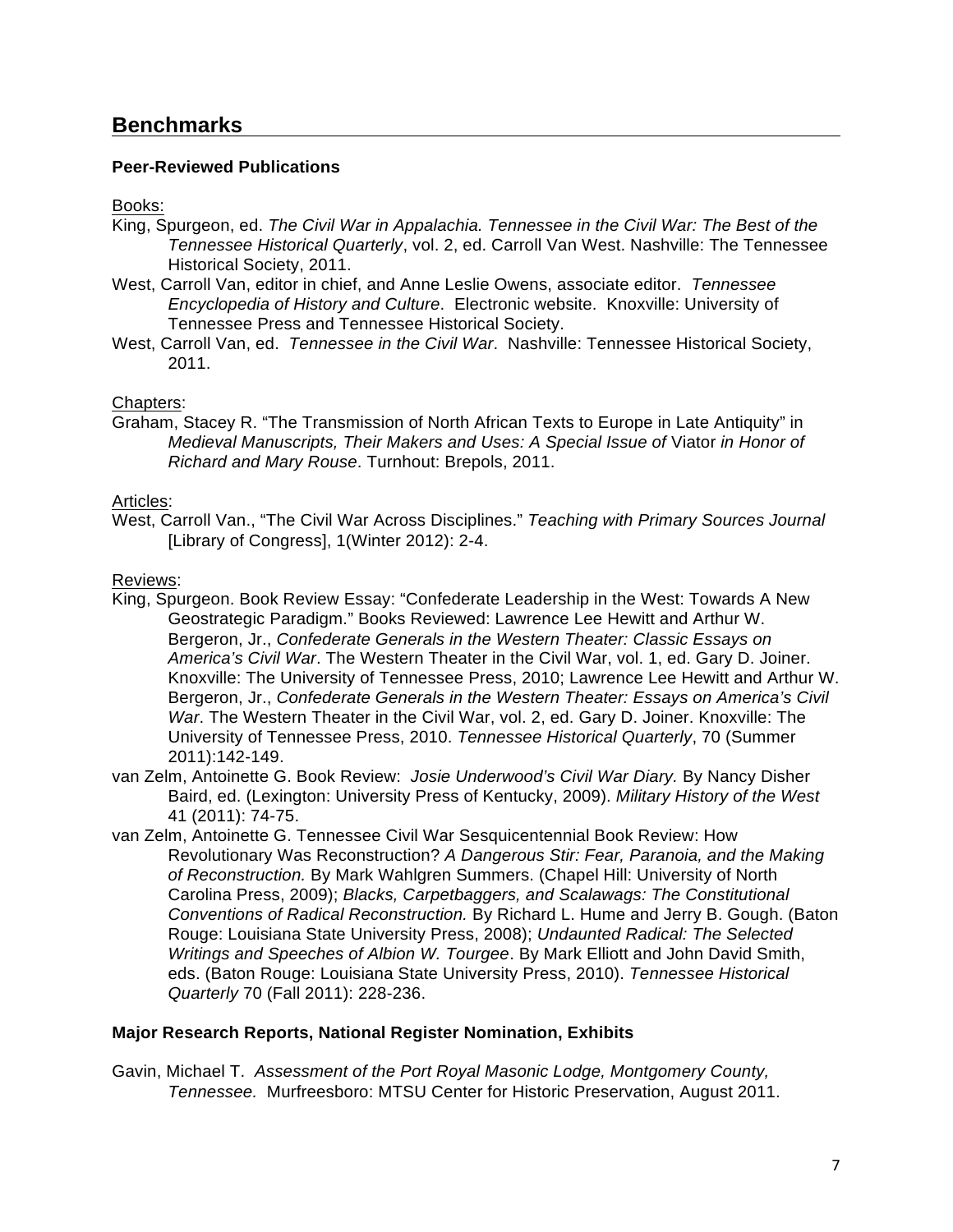- Graham, Stacey R. and Kira V. Duke, editors. Teaching with Primary Sources Across Tennessee Web site (www.mtsu.edu/tps). Murfreesboro: Center for Historic Preservation, 2011-12.
- Hankins, Caneta S. and Anne-Leslie Owens with Michael T. Gavin, Julie Warwick, and Cassandra Bennett. "Bank of Red Boling Springs: Assessment and Recommendations." March 2012.
- Hankins, Caneta S. and Michael T. Gavin with Jennifer Butt and Leigh Ann Gardner. "Athenaeum Rectory: A General Assessment of the Exterior and Commentary on Furnishings." February 2012.
- Humphreys, Elizabeth M., Hallie Fieser, Abigail Gautreau, and Jaime Woodcock with Spring 2011 Seminar in Historic Preservation students. "Architectural Inventory: Monteagle Sunday School Assembly." Prepared for the Monteagle Sunday School Assembly, January 2012.
- Humphreys, Elizabeth M., Mary Hoffschwelle, Carroll Van West, and Leigh Ann Gardner. "Gibson County Training School, Gibson County, Tennessee." National Register of Historic Places Nomination Form, Tennessee Historical Commission, Nashville, March 2012.
- van Zelm, Antoinette G., and Cheri LaFlamme Szcodronski. *Free at Last: The Fight for Freedom in West Tennessee* Traveling Exhibition Panels, Fall 2011.
- West, Carroll Van. "Five Points Historic District, Huntsville, Alabama." National Register of Historic Places Nomination. Alabama Historical Commission, Montgomery.
- West, Carroll Van. "Maple Hill Cemetery, Huntsville, Alabama." National Register of Historic Places Nomination. Alabama Historical Commission, Montgomery.
- West, Carroll Van, Jennifer Butt, Michael T. Gavin, Elizabeth M. Humphreys, and Spurgeon C. King with Spring 2012 Seminar in Historic Preservation students. "Cragfont, Sumner County, TN: Historic Structure Report." Nashville: Tennessee Historical Commission, June 2012.
- West, Carroll Van, Michael T. Gavin, and Leigh Ann Gardner. *Tipton-Haynes Historic Site: History, Conditions Assessment & Maintenance Recommendations*. Prepared for Tennessee Historical Commission, December 2011.
- West, Carroll Van, Elizabeth Humphreys and CHP Graduate Assistants. "Skyline Farms National Register of Historic Places Multiple Property Nomination." Alabama Historical Commission, Montgomery.
- West, Carroll Van, Keith Schumann, David Calease, and Layton Carr. *War of 1812 in Tennessee: Driving Tour Booklet*. For Tennessee War of 1812 Commission, March 2012.
- West, Carroll Van, Michael T. Gavin, and Jessica L. White. *Hawthorne Hill House, Sumner County, Tennessee: Historic Structure Report.* Prepared for Tennessee Historical Commission, December 2011.

# **Professional Papers and Presentations**

- Duke, Kira V. and Stacey R. Graham. "Multi-Disciplinary Approaches to Using Primary Sources from the Library of Congress." K-6 Integrated Curriculum conference. Murfreesboro, Tennessee, January 2012.
- Duke, Kira V. "Turning Students into Historical Detectives." Tennessee Council for History Education conference. Nashville, Tennessee November 2011; Tennessee Council for Social Studies conference. Knoxville, Tennessee, March 2012.
- Duke, Kira V. "Utilizing Primary Sources from the Library of Congress." National Urban Education Center's Practioners. Summit. Memphis, Tennessee, August 2011.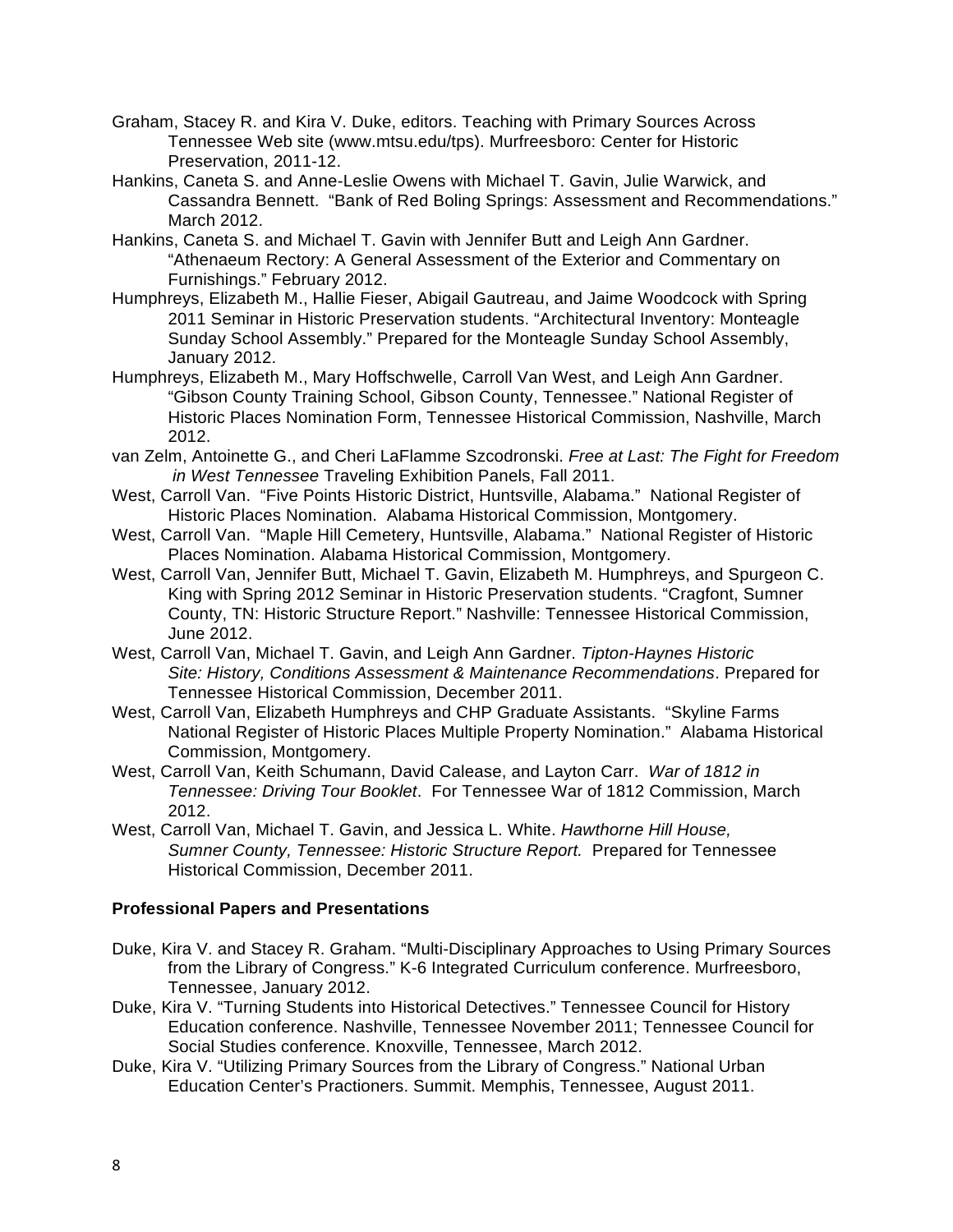- Hankins, Caneta S. "Rogana: An Irish-American Story Comes Full Circle." Ulster-American Heritage Symposium, Omagh, County Tyrone, Northern Ireland, June 25-30, 2012.
- King, Spurgeon. "Heritage Development: Partnerships and Strategies." Leadership Middle Tennessee. Columbia State Community College. Columbia, Tennessee, December 2011.
- King, Spurgeon. "The General Longstreet Museum in Russellville, Tennessee." Tennessee Association of Museums Annual Meeting. Memphis, Tennessee, March 2012.
- Kostine, Amy with Kira V. Duke and Stacey R. Graham. "Using Photography from the Library of Congress in the Classroom." Civil War Trust Teacher Institute. Nashville, Tennessee, July 2011.
- Owens, Anne-Leslie and Paul Hoffman. "Using Creative Partnerships to Save Rosenwald Schools." National Rosenwald Schools Conference, Tuskegee Institute, Tuskegee, Alabama, June 14 and 16, 2012.
- van Zelm, Antoinette G. "Partner with Us during the Sesquicentennial: Education Resources from the Tennessee Civil War National Heritage Area." America's Best Idea in Middle Tennessee Workshop. Nashville, Tennessee, July 2011.
- van Zelm, Antoinette G. "Teacher Resources Related to Freedom Before, During, and After the Civil War." MISSION US: Flight to Freedom Professional Development Workshop. Nashville, Tennessee, October 2011.
- van Zelm, Antoinette G, Kira Duke, and Stacey Graham. "Emancipation during and after the Civil War: Teaching with Primary Sources" Webcast. MTSU Satellite and Webcasting Center, Murfreesboro, Tennessee, March 2012.
- van Zelm, Antoinette G., Spurgeon King, and Jessica White. "Telling Communities' Civil War Stories During the Sesquicentennial." Tennessee Association of Museums Conference. Memphis, Tennessee, March 2012.
- van Zelm, Antoinette G., and Kira Duke. "Illuminating the Battle of Shiloh: Primary Sources from the Library of Congress" Teacher Workshop. Tennessee Civil War Sesquicentennial Commission, Battle of Shiloh Signature Event, April 2012.
- van Zelm, Antoinette G. Comments. *What the National Council of Negro Women Wanted: African American Women's Fight for Equality* Panel. Ninth Southern Conference on Women's History, Southern Association for Women Historians, Fort Worth, Texas, June 2012.
- van Zelm, Antoinette G. "The Woman's Relief Corps in Tennessee: African American Women and the Legacies of the Civil War." *Race and the Post War Era* Panel. The Society of Civil War Historians Conference, Lexington, Kentucky, June 2012.
- West, Carroll Van. "Tennessee's Civil War." National Teachers Conference, Civil War Trust, Nashville, July 2011.
- West, Carroll Van. "Remembering What We Forgot: Heritage Conservation and East Tennessee." East Tennessee Preservation Conference, Jonesborough, November 2012.
- West, Carroll Van. "Safe Havens: The Landscapes of Rural African American Churches." Colorado Preservation Conference, Denver, February 2012.
- West, Carroll Van. "Looking Forward by Looking Back: Southwest Montana." The Path Less Traveled: Montana Preservation Conference, University of Montana, Western, May 2012.
- West, Carroll Van. "Landscapes of Race in the Inland South Frontier." Museum of Early Southern Decorative Arts Summer Institute. Old Salem Museum, Winston-Salem, NC. June 2012.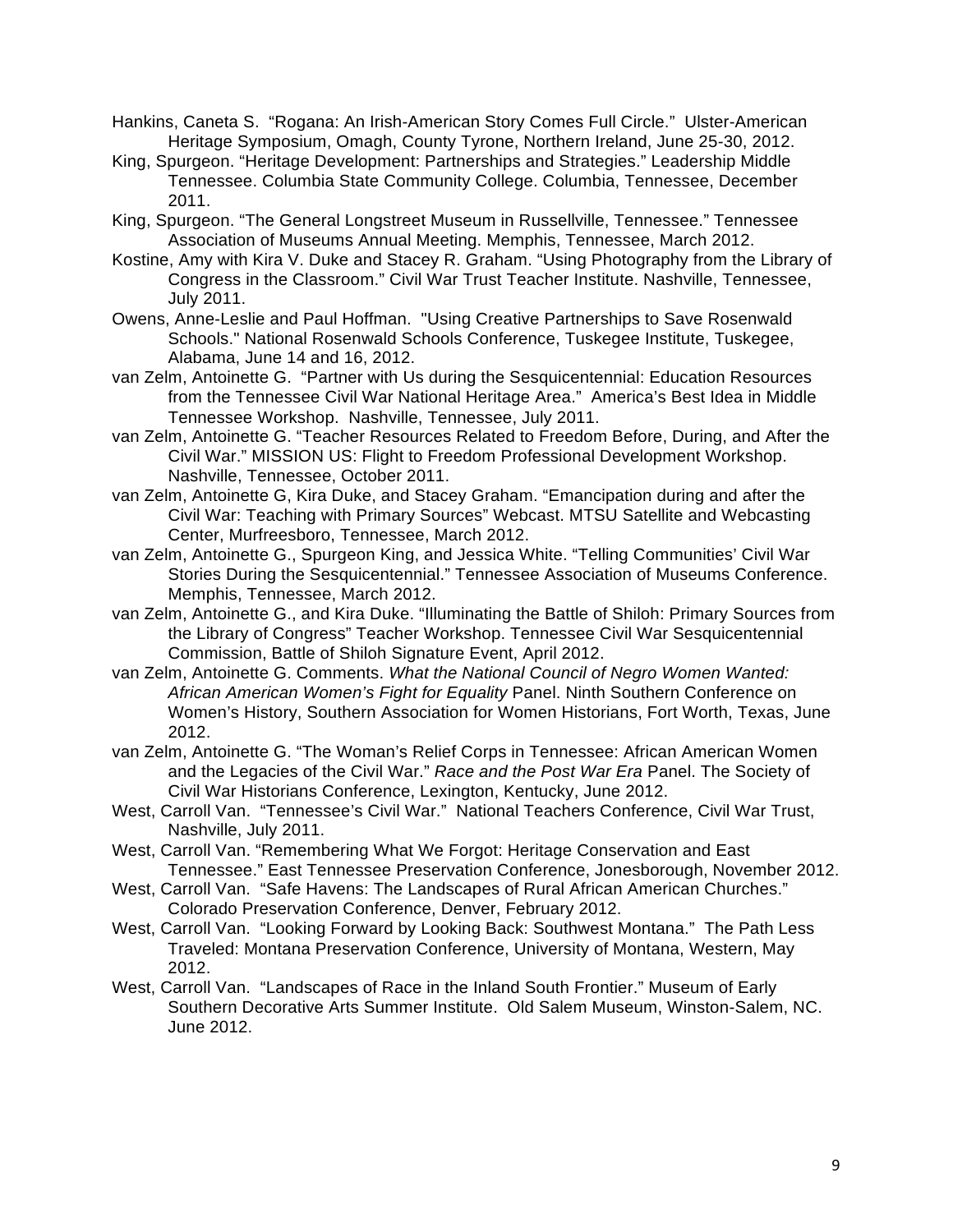## **Teacher Curricula & Workshops**

- Duke, Kira V. and Ashleigh E. Oatts. "A Changing Society: the Progressive Era." East Tennessee History Center workshop, Knoxville, Tennessee, September 2011.
- Duke, Kira V. and Kelly Wilkerson. "Building a National History Day Project with the Library of Congress." Workshops in Clarksville and Knoxville, July 2011; Memphis, Nashville, Murfreesboro, and Harrogate, September 2011; Elizabethton, Memphis, Tennessee, October 2011.
- Duke, Kira V., Antoinette G. van Zelm, Stacey R. Graham, and Carroll Van West. "Divided Tennessee." Civil War Summer Institute. Nashville and Murfreesboro, Tennessee, July 2011.
- Duke, Kira V., Antoinette G. van Zelm, and Stacey R. Graham. "Emancipation During and After the Civil War." Middle Tennessee State University, Center for Educational Media Webcast. Murfreesboro, Tennessee, February 2012.
- Duke, Kira V. and Katie S. Randall. "Exploring the Progressive Era with the Library of Congress." Middle Tennessee State University, Center for Educational Media Webcast. Murfreesboro, Tennessee, October 2011.
- Duke, Kira V. "Introduction to Teaching with Primary Sources Across Tennessee and the Library of Congress." East Tennessee History Center workshops. Knoxville, Tennessee, September 2011 and February 2012.
- Duke, Kira V., Antoinette G. van Zelm, Stacey R. Graham, and Carroll Van West. "Occupation" Civil War Summer Institute. Clarksville and Dover, Tennessee, June 2012.
- Duke, Kira V. "Preparing for Revolution." East Tennessee History Center workshop, Knoxville, Tennessee, May 2012.
- Duke, Kira V. and Stacey R. Graham. "Teaching Across the Curriculum with Performing Arts Primary Sources from the Library of Congress." Middle Tennessee State University, Center for Educational Media Webcast. Murfreesboro, Tennessee, February 2012.
- Duke, Kira V., Antoinette van Zelm, and Stacey R. Graham. "War of 1812" Workshop held in conjunction with bicentennial symposium. Nashville, Tennessee, March 2012. .
- Graham, Stacey R. and Kira V. Duke. "Introduction to Teaching with Primary Sources Across Tennessee." Hamilton County and Metro Nashville teacher in-service, Chattanooga and Nashville, Tennessee, August 2011.
- Graham, Stacey R. and Ashley C. Armstrong. "Teachers' Experiences from the Library of Congress Tennessee Civil War Summer Institute." Middle Tennessee State University, Center for Educational Media Webcast. Murfreesboro, Tennessee, April 2012.

# **Professional Recognition**

#### Butt, Jennifer

Tennessee Department of Tourist Development and Rutherford County Visitors and Convention Bureau: Hospitality Seminar Certificate of Completion, October 2011.

Duke, Kira V.

Tennessee Council for History Education: Board Member.

Gavin, Michael T.

Sumner County Mayor's Office, Tennessee; Douglass-Clark House Advisory Committee Member.

Holder, Laura S.

Member, Tennessee Civil War Sesquicentennial Commission.